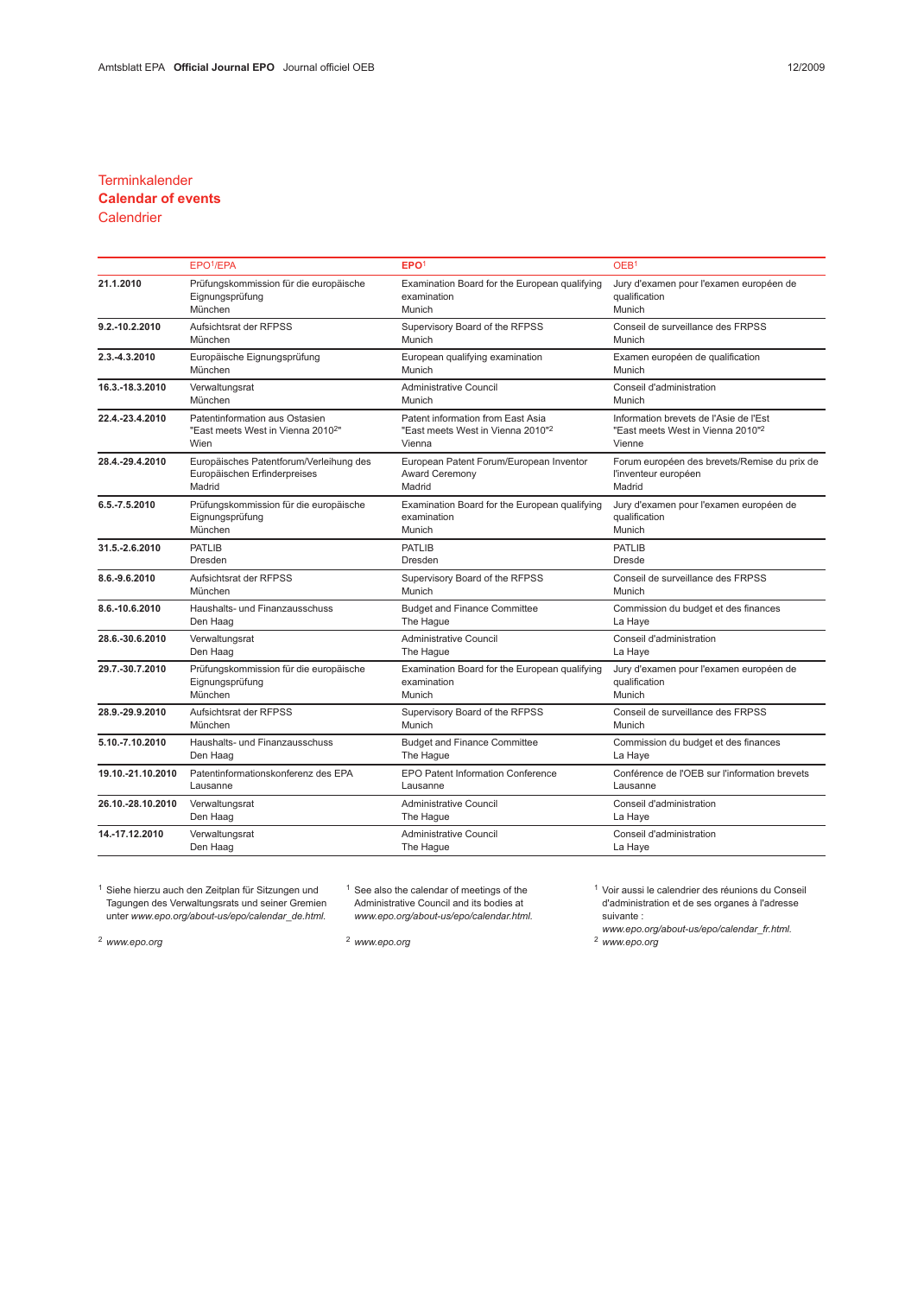|                 | epi                                                                     | epi                                                                          | epi                                                                 |  |
|-----------------|-------------------------------------------------------------------------|------------------------------------------------------------------------------|---------------------------------------------------------------------|--|
| 13.2.2010       | Vorstand des Instituts der zugelassenen<br>Vertreter<br>Mailand         | Board of the Institute of Professional<br>Representatives<br>Milan           | Bureau de l'Institut des mandataires agréés<br>Milan                |  |
| 24.04.2010      | Rat des Instituts der zugelassenen Vertreter<br>Dublin                  | Council of the Institute of Professional<br>Representatives<br>Dublin        | Conseil de l'Institut des mandataires agréés<br>Dublin              |  |
| 12.06.2010      | Vorstand des Instituts der zugelassenen<br>Vertreter<br>Oslo            | Board of the Institute of Professional<br>Representatives<br>Oslo            | Bureau de l'Institut des mandataires agréés<br>Oslo                 |  |
| 25.09.2010      | Vorstand des Instituts der zugelassenen<br>Vertreter<br><b>Budapest</b> | Board of the Institute of Professional<br>Representatives<br><b>Budapest</b> | Bureau de l'Institut des mandataires agréés<br><b>Budapest</b>      |  |
| 20.11.2010      | Rat des Instituts der zugelassenen Vertreter<br><b>Berlin</b>           | Council of the Institute of<br>ProfessionalRepresentatives<br><b>Berlin</b>  | Conseil de l'Institut des mandataires agréés<br><b>Berlin</b>       |  |
|                 | <b>WIPO</b>                                                             | <b>WIPO</b>                                                                  | <b>OMPI</b>                                                         |  |
| 25.1.-29.1.2010 | Ständiger Ausschuss "Patentrecht"<br>Genf                               | Standing Committee on the Law of Patents<br>(SCP)<br>Geneva                  | Comité permanent du droit des brevets<br>Genève                     |  |
|                 | <b>EPA-Seminare</b><br>Europäische Patentakademie <sup>3</sup>          | <b>EPO Seminars</b><br>European Patent Academy <sup>3</sup>                  | Séminaires de l'OEB<br>Académie européenne des brevets <sup>3</sup> |  |
| 12.4.-13.4.2010 | Search Matters 2010<br>Den Haag                                         | Search Matters 2010<br>The Hague                                             | Search Matters 2010<br>La Haye                                      |  |

<sup>3</sup> Europäische Patentakademie

academy@epo.org www.epo.org/about-us/office/academy\_de.html. <sup>3</sup> European Patent Academy academy@epo.org www.epo.org/about-us/office/academy.html. <sup>3</sup> Académie européenne des brevets academy@epo.org www.epo.org/about-us/office/academy\_fr.html.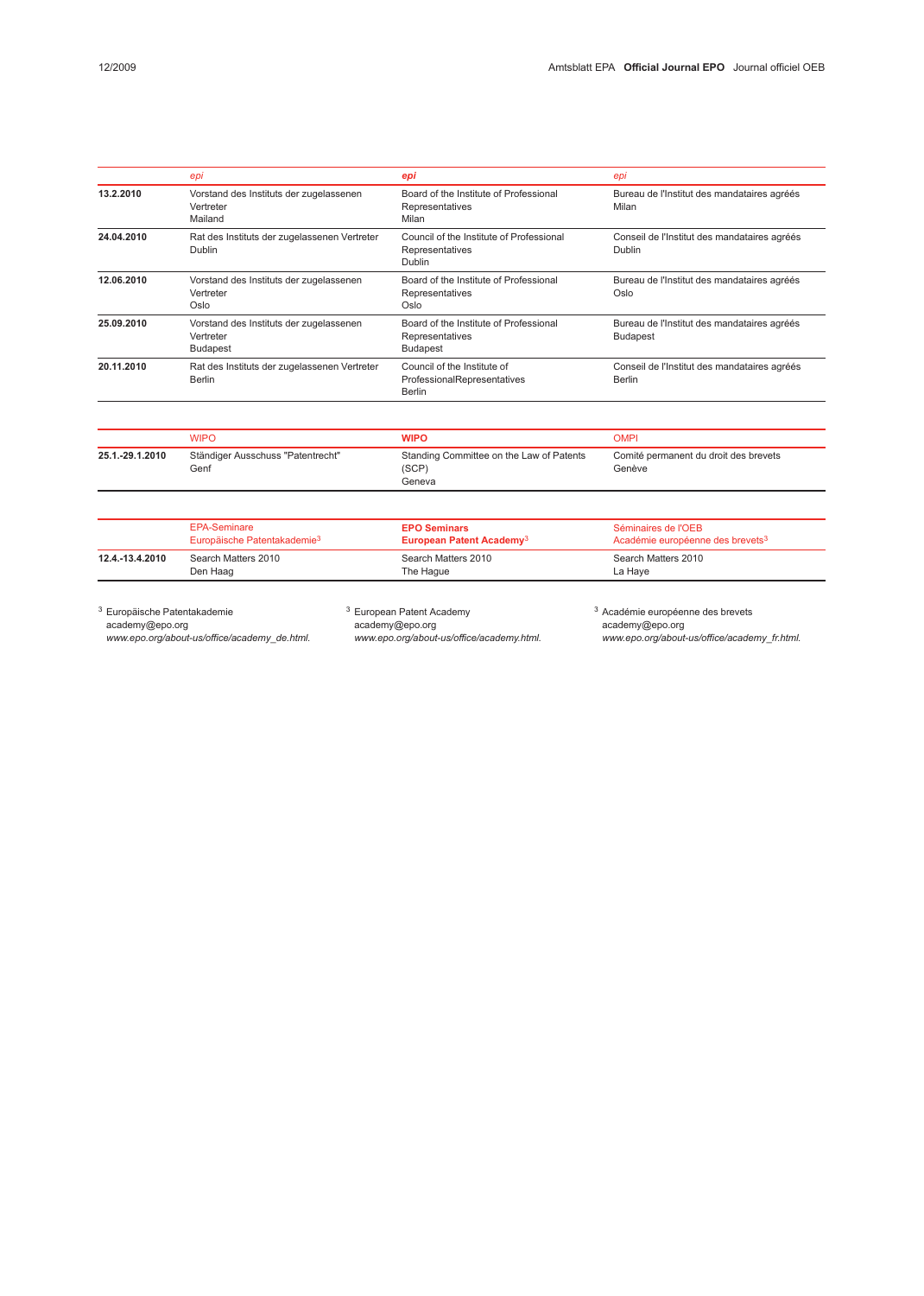#### Sonstige Veranstaltungen

Einrichtungen in den EPÜ-Vertragsstaaten und "Erstreckungsstaaten", die Tagungen zu Themen im Zusammenhang mit dem europäischen Patentsystem oder nationalen Patentsystemen veranstalten, werden gebeten, der Direktion 5.2.2 des EPA im Voraus Einzelheiten zu solchen Tagungen zu nennen, damit sie in diesen Teil des Terminkalenders aufgenommen werden können.

#### Other events

Organisations in the EPC contracting states and "extension states" holding meetings on topics pertaining to the European or national patent systems are invited to send advance details of such meetings to EPO Directorate 5.2.2 for inclusion in this part of the calendar of events.

#### Autres manifestations

Les organisations des Etats parties à la CBE et des "Etats autorisant l'extension" qui prévoient de tenir des réunions sur des sujets en relation avec les systèmes européen et nationaux de brevets sont invitées à communiquer à l'avance des informations à ce sujet à la Direction 5.2.2 de l'OEB, afin qu'elles puissent être publiées dans cette partie du calendrier.

| <b>DK</b>                           | DeltaPatents <sup>1</sup><br>Paper C Discussion session and Guided Mock Exam course                                     |                          | J. Hoekstra, J. Beetz                                                                                    |
|-------------------------------------|-------------------------------------------------------------------------------------------------------------------------|--------------------------|----------------------------------------------------------------------------------------------------------|
| <b>SE</b><br>Stockholm              | DeltaPatents <sup>1</sup><br>Paper C Discussion session and Guided Mock Exam course                                     |                          | J. Hoekstra, J. Beetz                                                                                    |
| <b>CH</b><br>Geneva                 | PATSKILLS <sup>2</sup><br>Training for Qualification as European Patent Attorney<br><b>Opposition Paper C</b>           |                          | <b>B.</b> Cronin                                                                                         |
| FI<br>Helsinki                      | DeltaPatents <sup>1</sup><br>Paper D Discussion session and Guided D II Mock Exam course                                |                          | P. Pollard, J. Hoekstra                                                                                  |
| <b>FR</b><br>Strasbourg             | CEIP1 <sup>3</sup><br>Seminars preparing for the European qualifying examination 2010<br>Seminar on Papers D I and D II |                          |                                                                                                          |
| <b>DK</b>                           | DeltaPatents <sup>1</sup><br>Paper D Discussion session and Guided D II Mock Exam course                                |                          | P. Pollard, J. Hoekstra                                                                                  |
| <b>NL</b><br>Eindhoven              | DeltaPatents <sup>1</sup><br>Paper C Methodology course                                                                 |                          | J. Hoekstra, J. Beetz                                                                                    |
| <b>AT</b><br>Reichenau<br>a. d. Rax | FORUM <sup>4</sup><br><b>EQE Bootcamp: Teil C</b>                                                                       | Seminar Nr. 10 01 180 A  | Dipl. Ing. (FH) N. Bielich,<br>P. Rosenich                                                               |
| <b>DE</b><br>München                | FORUM <sup>4</sup><br>Die Organisation eines Patentsekretariats                                                         | Seminar Nr. 10 01 605 A  | M. Huppertz                                                                                              |
| <b>DE</b><br>München                | FORUM <sup>4</sup><br>Fristen & Gebühren                                                                                | Seminar Nr. 10 01 606 A  | M. Huppertz                                                                                              |
| <b>DE</b><br>München                | FORUM <sup>4</sup><br>Einführung in das Patentwesen I                                                                   | Seminar Nr. 10 01 102 A  | Dr. A. Bieberbach,<br>Prof. Dr.-Ing. Dr. jur. U. Fitzner,<br>Dipl.-Ing. B. Geyer,<br>Dipl.-Ing. B. Tödte |
| <b>GB</b><br>London                 | Management Forum Ltd. <sup>5</sup><br>Oppositions and appeals - the EPO Case Law                                        | Conference No. H1-3010   | G. Ashley (EPO),<br>C. Rennie-Smith (EPO)                                                                |
| <b>DK</b><br>Copenhagen             | DeltaPatents <sup>1</sup><br>Paper A and B Chemistry Discussion session and Guided Mock<br>Exam course                  |                          | L. van Wijk                                                                                              |
| FI.<br>Helsinki                     | DeltaPatents <sup>1</sup><br>Paper C Discussion session and Guided Mock Exam course                                     |                          | J. Hoekstra, T. Sterken                                                                                  |
| <b>SE</b><br>Stockholm              | DeltaPatents <sup>1</sup><br>Paper D Discussion session and Guided D II Mock Exam course                                |                          | P. Pollard, J. Hoekstra                                                                                  |
|                                     |                                                                                                                         |                          |                                                                                                          |
|                                     |                                                                                                                         | Copenhagen<br>Copenhagen |                                                                                                          |

<sup>1</sup> DeltaPatents B.V.

Fellenoord 370, 5611 ZL Eindhoven, Netherlands Tel. +31 (0)40 2938800, Fax +31 (0)40 2366708 www.deltapatents.com

<sup>2</sup> PATSKILLS

c/o Cronin Intellectual Property Chemin de Precossy 31, 1260 Nyon, Switzerland Tel. +41 22 3610883, Fax +41 22 3610885 patskills@bluewin.ch www.patskills.ch

<sup>3</sup> Centre d'Etudes Internationales de la Propriété Intellectuelle (CEIPI) Section Internationale, Université de Strasbourg, Mme Rosemarie Blott, 11, rue du Maréchal Juin, 67000 Strasbourg, France Tél. +33 (0)388 144592, Fax +33 (0)388 144594 rosemarie.blott@ceipi.edu www.ceipi.edu

<sup>4</sup> FORUM Institut für Management GmbH Postfach 105060, 69040 Heidelberg, Germany Tel. +49 (0)6221 500500, Fax +49 (0)6221 500505 patent@Forum-Institut.de www.forum-institut.de

<sup>5</sup> Management Forum Ltd. 98-100 Maybury Road, Woking, Surrey, GU21 5JL, United Kingdom Tel. +44 (0)1483 730071, Fax +44 (0)1483 730008 info@management-forum.co.uk www.management-forum.co.uk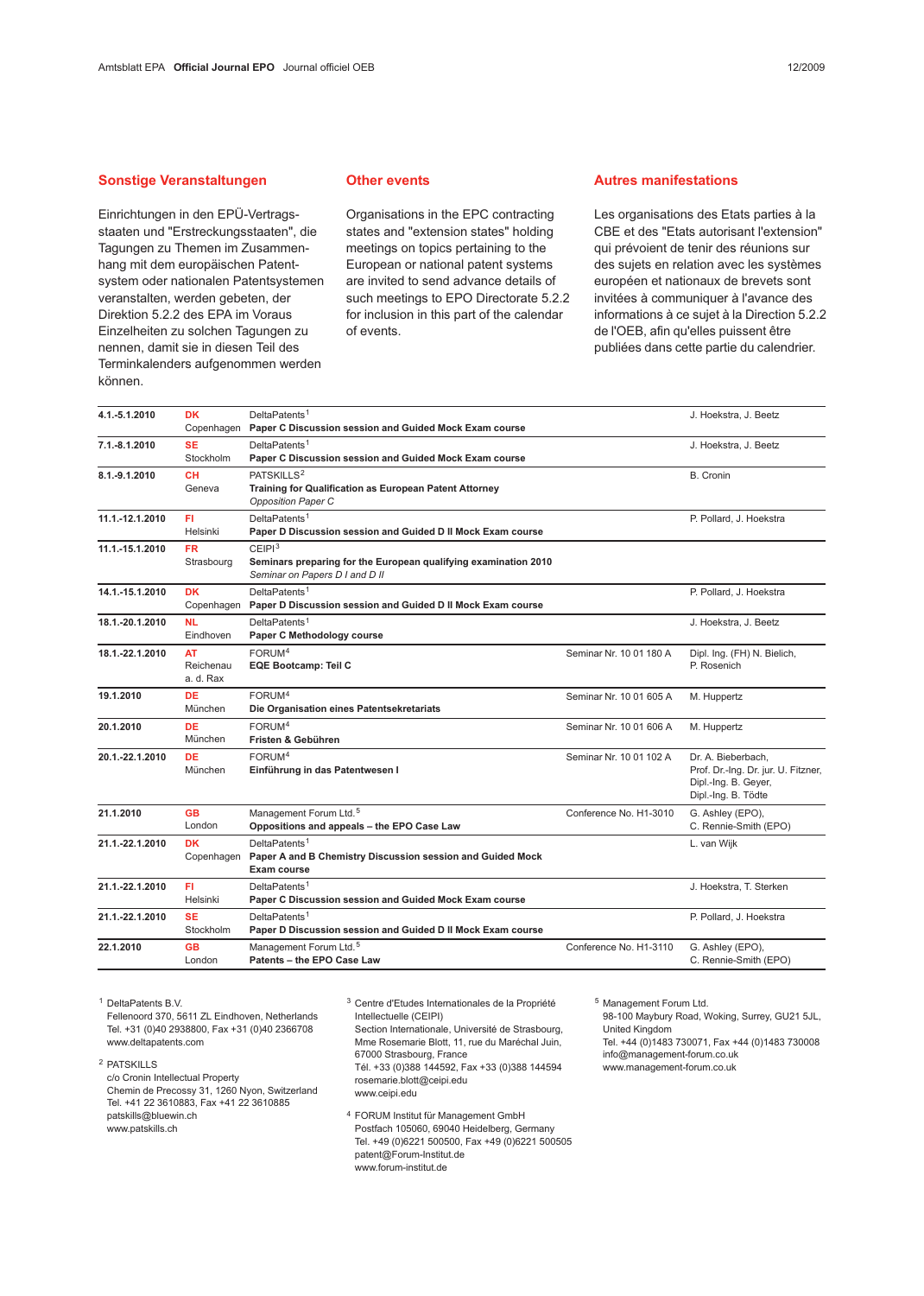| 22.1.-23.1.2010 | <b>CH</b><br>Geneva             | PATSKILLS <sup>2</sup><br>Training for Qualification as European Patent Attorney<br><b>Opposition Paper C</b>                              |                         | B. Cronin                                                              |
|-----------------|---------------------------------|--------------------------------------------------------------------------------------------------------------------------------------------|-------------------------|------------------------------------------------------------------------|
| 25.1.-26.1.2010 | <b>DK</b><br>Copenhagen         | DeltaPatents <sup>1</sup><br>Paper A and B Electricity-Mechanics Discussion session and<br><b>Guided Mock Exam course</b>                  |                         | T. Sterken                                                             |
| 25.1.-26.1.2010 | <b>NL</b><br>Eindhoven          | DeltaPatents <sup>1</sup><br>Paper D II Methodology course                                                                                 |                         | P. Pollard, J. Hoekstra                                                |
| 26.1.-30.1.2010 | <b>FR</b><br>Strasbourg         | CEIPI <sup>3</sup><br>Seminars preparing for the European qualifying examination 2010<br>Seminar on Papers D I and D II                    |                         |                                                                        |
| 27.1.-29.1.2010 | <b>NL</b><br>Eindhoven          | DeltaPatents <sup>1</sup><br>Paper D Trial Run under Exam Conditions course                                                                |                         | P. Pollard, J. Hoekstra                                                |
| 28.1.-29.1.2010 | DE<br>München                   | FORUM <sup>4</sup><br>Das Einspruchs- und Beschwerdeverfahren                                                                              | Seminar Nr. 10 01 115 A | T. Karamanli (EPA),<br>Dr. H. Wichmann                                 |
| 28.1.-29.1.2010 | DE<br>München                   | FORUM <sup>4</sup><br>Grundsatzentscheidungen der Beschwerdekammern des EPA                                                                | Seminar Nr. 10 01 111 A | B. Dobrucki (EPA),<br>Dr. G. Eliasson (EPA),<br>Dr. E. Wäckerlin (EPA) |
| 29.1.2010       | <b>GB</b><br>London             | Management Forum Ltd. <sup>5</sup><br><b>Fundamental principles of patenting</b>                                                           | Conference No. H1-3210  | D. X. Thomas (EPO)                                                     |
| 4.2.2010        | DE<br>München                   | FORUM <sup>4</sup><br>Bewertung gewerblicher Schutzrechte                                                                                  | Seminar Nr. 10 02 121 A | Prof. Dr. A. J. Wurzer,<br>J. Spannagl, K. Petersen,<br>T. Grünewald   |
| 4.2.-5.2.2010   | <b>FR</b><br>Strasbourg         | CEIP1 <sup>3</sup><br>Seminars preparing for the European qualifying examination 2010<br>Cramming Course on Paper C                        |                         |                                                                        |
| 5.2.2010        | <b>DE</b><br>München            | Carl Heymanns Verlag <sup>6</sup><br>Fallstudien zur Patentverletzung                                                                      |                         | Dr. T. Kühnen, A. Verhauwen                                            |
| 5.2.2010        | DE<br>Hamburg                   | FORUM <sup>4</sup><br>Verträge im Gewerblichen Rechtsschutz<br>Lehrgang: Forschungs- und Entwicklungsverträge                              | Seminar Nr. 10 02 103 A | Dr. jur. M. Groß                                                       |
| 5.2.-6.2.2010   | <b>CH</b><br>Geneva             | PATSKILLS <sup>2</sup><br>Training for Qualification as European Patent Attorney<br>Legal Paper D                                          |                         | B. Cronin                                                              |
| 10.2.-12.2.2010 | <b>DE</b><br>Reith<br>(Seefeld) | FORUM <sup>4</sup><br>ForumWinter Special: Patentrecht 2010                                                                                | Seminar Nr. 10 02 101 A | R. Engels, U. Scharen (EPA)                                            |
| 18.2.-19.2.2010 | De<br>München                   | FORUM <sup>4</sup><br>PCT-Schulungskurs I                                                                                                  | Seminar Nr. 10 02 602 A | Y. Coeckelbergs                                                        |
| 23.2.-24.2.2010 | DE<br>München                   | FORUM <sup>4</sup><br>EQE 2010 Repititorium                                                                                                | Seminar Nr. 10 02 183 A | G. Kolle, U. Kreutzer,<br>P. Rosenich                                  |
| 24.2.-25.2.2010 | DE<br>Heidelberg                | FORUM <sup>4</sup><br>Einstieg in den gewerblichen Rechtsschutz                                                                            | Seminar Nr. 10 02 606 A | M. Huppertz                                                            |
| 24.2.-25.2.2010 | <b>DE</b><br>München            | FORUM <sup>4</sup><br><b>Claim Drafting Practice</b>                                                                                       | Seminar No. 10 02 181 A | C. Gramenopoulos, A. Hegner,<br>Prof. M. Hössle, A. C. Tridico         |
| 25.2.-26.2.2010 | DE<br>München                   | FORUM <sup>4</sup><br>Schwerpunkte neuester Entscheidungen der Beschwerdekammern<br>des EPA                                                | Seminar Nr. 10 02 115   | B. Dobrucki (EPA),<br>Dr. G. Eliasson (EPA),<br>Dr. E. Wäckerlin (EPA) |
| 26.2.2010       | <b>GB</b><br>London             | Management Forum Ltd. <sup>5</sup><br>Case Law of the EPO Boards of Appeal for mechanics/electricity/<br>computer software-critical issues | Conference No. H2-3110  |                                                                        |
| 5.3.2010        | <b>DE</b><br>Köln               | FORUM <sup>4</sup><br>Schadensersatz bei Patentverletzungen                                                                                | Seminar Nr. 10 03 104 A | Dr. M. Fähndrich,<br>Dr. T. Kühnen                                     |

<sup>1</sup> DeltaPatents B.V.

Fellenoord 370, 5611 ZL Eindhoven, Netherlands Tel. +31 (0)40 2938800, Fax +31 (0)40 2366708 www.deltapatents.com

<sup>2</sup> PATSKILLS

c/o Cronin Intellectual Property Chemin de Precossy 31, 1260 Nyon, Switzerland Tel. +41 22 3610883, Fax +41 22 3610885 patskills@bluewin.ch www.patskills.ch

<sup>3</sup> Centre d'Etudes Internationales de la Propriété Intellectuelle (CEIPI)

Section Internationale, Université de Strasbourg, Mme Rosemarie Blott, 11, rue du Maréchal Juin, 67000 Strasbourg, France Tél. +33 (0)388 144592, Fax +33 (0)388 144594

rosemarie.blott@ceipi.edu www.ceipi.edu

<sup>4</sup> FORUM Institut für Management GmbH Postfach 105060, 69040 Heidelberg, Germany Tel. +49 (0)6221 500500, Fax +49 (0)6221 500505 patent@Forum-Institut.de www.forum-institut.de

<sup>5</sup> Management Forum Ltd. 98-100 Maybury Road, Woking, Surrey, GU21 5JL, United Kingdom Tel. +44 (0)1483 730071, Fax +44 (0)1483 730008 info@management-forum.co.uk www.management-forum.co.uk

<sup>6</sup> Carl Heymanns Verlag/Wolters Kluwer Deutschland GmbH Luxemburger Str. 449, 50939 Köln, Germany Tel. +49 (0)221 943737355, Fax +49 (0)221 943737192 seminarteam@wolterskluwer.de www.seminare-recht.de